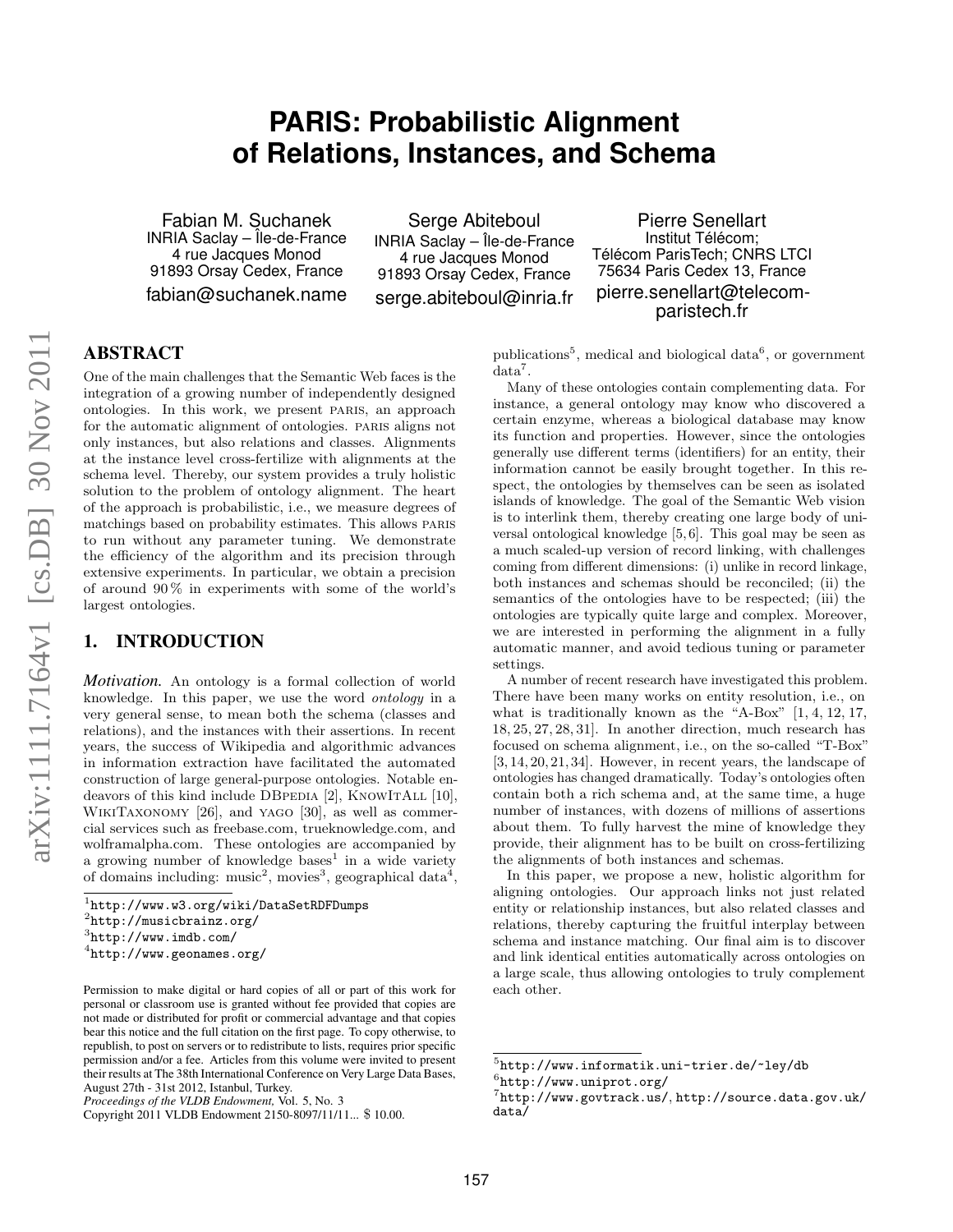*Contribution.* The contribution of the present paper is three-fold:

- 1. We present  $PARS^8$ , a probabilistic algorithm for aligning instances, classes, and relations simultaneously across ontologies.
- 2. We show how this algorithm can be implemented efficiently and that it does not require any tuning
- 3. We prove the validity of our approach through experiments on real-world ontologies.

The paper is organized as follows. Section 2 provides an overview of related work. We then introduce some preliminaries in Section 3. Section 4 describes our probabilistic algorithm and Section 5 its implementation. Section 6 discusses experiments. To ease the reading, some technical discussions are postponed to the appendix.

## 2. RELATED WORK

*Overview.* The problem of ontology matching has its roots in the problem of identifying duplicate entities, which is also known as record linkage, duplicate detection, or co-reference resolution. This problem has been extensively studied in both database and natural language processing areas [7, 9]. These approaches are less applicable in the context of ontologies for two reasons. First, they do not consider the formal semantics that ontologies have (such as the *subclassOf* taxonomy). Second, they focus on the alignment of instances and do not deal with the alignment of relations and classes.

There are a number of surveys and analyses that shed light on the problem of record linking in ontologies. Halpin et al. [15] provide a good overview of the problem in general. They also study difficulties of existing sameAs-links. These links are further analyzed by Ding et al. [8]. Glaser, Jaffri, and Millard [13] propose a framework for the management of co-reference in the Semantic Web. Hu et al. [19] provide a study on how matches look in general.

*Schema Alignment.* Traditional approaches to ontology matching have focused mostly either on aligning the classes (the "T-Box") or on matching instances (the "A-Box"). The approaches that align the classes are manifold, using techniques such as sense clustering [14], lexical and structural characteristics [21], or composite approaches [3]. Unlike paris, these approaches can only align classes and do not consider the alignment of relations and instances.

Most similar to our approach in this field are [20] and [34], which derive class similarity from the similarities of the instances. Both approaches consider only the equivalence of classes and do not compute subclasses, as does paris. Furthermore, neither can align relations or instances.

*Instance Matching.* There are numerous approaches to match instances of one ontology to instances of another ontology. Ferrara, Lorusso, and Montanelli [12] introduce this problem from a philosophical point of view. Different techniques are being used, such as exploiting the terminological structure [25], logical deduction [27], declarative languages [1], relational clustering [4], or a combination of

logical and numerical methods [28]. The SIG.MA engine [31] uses heuristics to match instances. Perhaps closest to our approach is [17], which introduces the concept of functionality. Different from their approach, paris does not require an additional smoothening factor.

The silk framework [33] allows specifying manual mapping rules. The OBJECTCOREF approach by Hu, Chen, and Qu [18] allows learning a mapping between the instances from training data. With paris, we aim at an approach that uses neither manual input nor training data. We compare some of the results of OBJECTCOREF to that of PARIS on the datasets of the ontology alignment evaluation initiative [11] in Section 6. Hogan [16] matches instances and proposes to use these instances to compute the similarity between classes, but provides no experiments. Thus, none of these approaches can align classes and relations like paris.

*Holistic Approaches.* Only very few approaches address the cause of aligning both schema and instances: the Ri-MOM [22] and ILIADS [32] systems. Both of these have only been tested on small ontologies. The RiMOM system can align classes, but it cannot find subclassOf relationships. Furthermore, the approach provides a bundle of heuristics and strategies to choose from, while paris is monolithic. None of the ontologies the ILIADS system has been tested on contained full-fledged instances with properties. In contrast, paris is shown to perform well even on large-scale real-world ontologies with millions of instances.

## 3. PRELIMINARIES

In this section, we recall the notions of ontology and of equivalence. Finally, we introduce the notion of functionality as one of the key concepts for ontology alignment.

*Ontologies.* We are concerned with ontologies available in the Resource Description Framework Schema (RDFS [35]), the W3C standard for knowledge representation. An RDFS ontology builds on resources. A resource is an identifier for a real-world object, such as a city, a person, or a university, but also the concept of mathematics. For example, London is a resource that represents the city of London. A literal is a string, date or number. A property (or relation) is a binary predicate that holds between two resources or between a resource and a literal. For example, the property *isLocatedIn* holds between the resources London and UK. In the RDFS model, it is assumed that there exists a fixed global set  $\mathcal{R}$ of resources, a fixed global set  $\mathcal L$  of literals, and a fixed global set  $P$  of properties. Each resource is described by a URI. An RDFS ontology can be seen as a set of triples  $O \subset \mathcal{R} \times \mathcal{P} \times (\mathcal{R} \cup \mathcal{L})$ , called *statements*. In the following, we assume given an ontology O. To say that  $\langle x, r, y \rangle \in O$ , we will write  $r(x, y)$  and we call x and y the arguments of r. Intuitively, such a statement means that the relation  $r$  holds between the entities x and y. We say that  $x, y$  is a pair of r. A relation  $r^{-1}$  is called the *inverse* of a relation r if  $\forall x, y$ :  $r(x, y) \Leftrightarrow r^{-1}(y, x)$ . We assume that the ontology contains all inverse relations and their corresponding statements. Note that this results in allowing the first argument of a statement to be a literal, a minor digression from the standard.

An RDFS ontology distinguishes between classes and instances. A class is a resource that represents a set of objects, such as, e.g., the class of all singers, the class of all cities

<sup>8</sup>Probabilistic Alignment of Relations, Instances, and Schema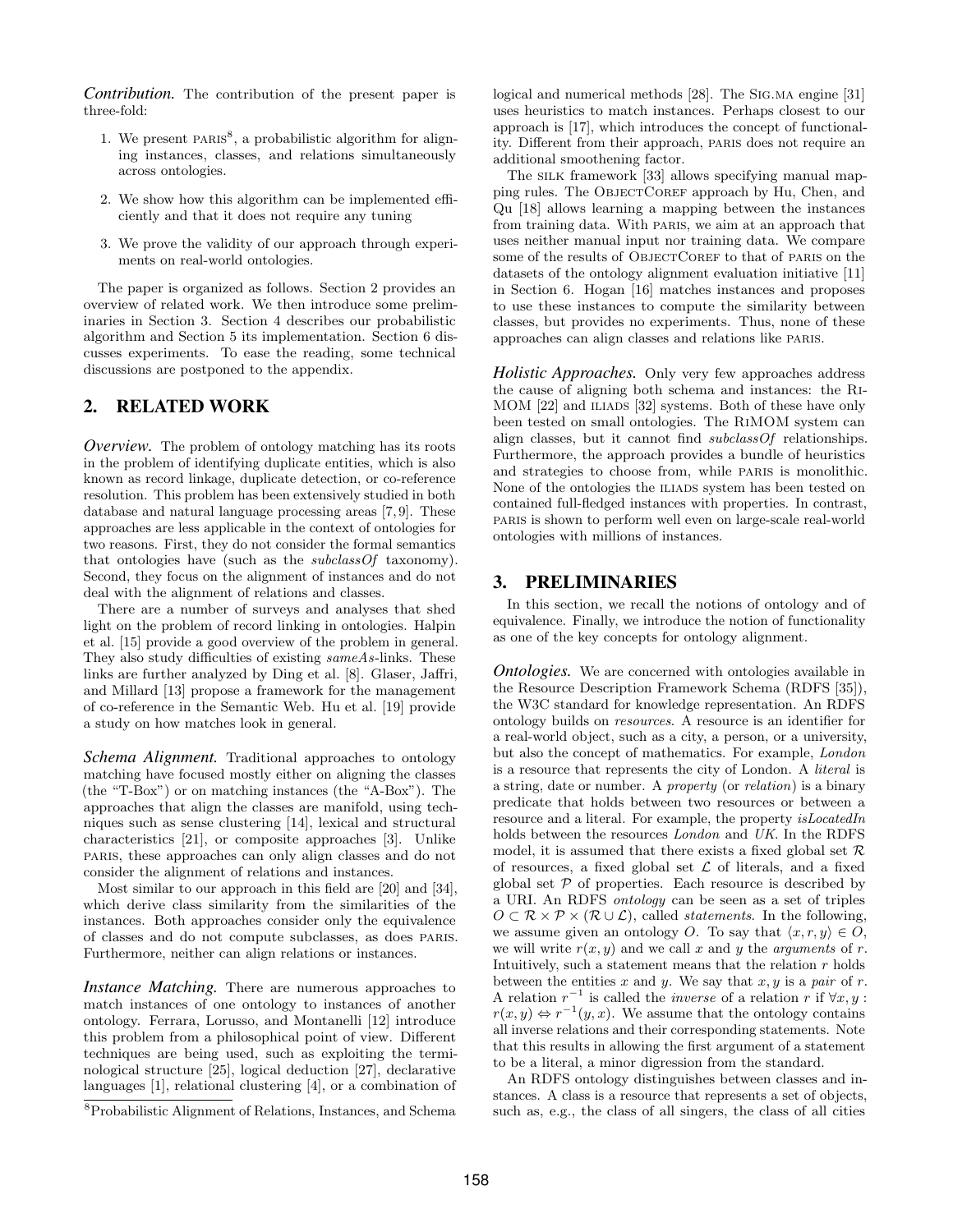or the class of all books. A resource that is a member of a class is called an instance of that class. We assume that the ontology partitions the resources into classes and instances.<sup>9</sup> The rdf:type relation connects an instance to a class. For example, we can say that the resource Elvis is a member of the class of singers: rdf:type(Elvis, singer).

A more specific class c can be specified as a subclass of a more general class d using the statement  $rdfs:subclassOf(c,d)$ . This means that, by inference, all instances of  $c$  are also instances of  $d$ . Likewise, a relation  $r$  can be made a sub-relation of a relation s by the statement  $rdfs:subpropertyOf(r,s)$ . This means that, by inference again,  $\forall x, y : r(x, y) \Rightarrow s(x, y)$ . We assume that all such inferences have been established and that the ontologies are available in their deductive closure, i.e., all statements implied by the subclass and sub-property statements have been added to the ontology.

*Equivalence.* In RDFS, the sets  $P$ ,  $R$ , and  $\mathcal{L}$  are global. That means that some resources, literals, and relations may be identical across different ontologies. For example, two ontologies may contain the resource London, therefore share that resource. (In practice, London is a URI, which makes it easy for two ontologies to use exactly the same identifier.) The semantics of RDFS enforces that these two occurrences of the identifier refer to the same real-world object (the city of London). The same applies to relations or literals that are shared across ontologies. Conversely, two different resources can refer to the same real-world object. For example, London and Londres can both refer to the city of London. Such resources are called *equivalent*. We write  $Londres \equiv London$ .

The same observation applies not just to instances, but also to classes and relations. Two ontologies can talk about an identical class or relation. They can also use different resources, but refer to the very same real-world concepts. For example, one ontology can use the relation  $wasBornIn$ whereas another ontology can use the relation  $birthPlace$ . An important goal of our approach is to find out that  $wasBornIn \equiv birthPlace.$ 

In this paper, we make the following assumption: a *given* ontology does not contain equivalent resources. That is, if an ontology contains two instances  $x$  and  $x'$ , then we assume  $x \neq x'$ . We assume the same for relations and classes. This is a reasonable assumption, because most ontologies are either manually designed [23, 24], or generated from a database (such as the datasets mentioned in the introduction), or designed with avoiding equivalent resources in mind [30]. If the ontology does contain equivalent resources, then our approach will still work. It will just not discover the equivalent resources within one ontology. Note that, under this assumption, there can never be a chain of equivalent entities. Therefore, we do not have to take into account transitivity of equivalence.

*Functions.* A relation  $r$  is a *function* if, for a given first argument, there is only one second argument. For example, the relation  $wasBornIn$  is a function, because one person is born in exactly one place. A relation is an inverse function if its inverse is a function. If r is a function and if  $r(x, y)$ in one ontology and  $r(x, y')$  in another ontology, then y and  $y'$  must be equivalent. In the example: If a person is born

in both Londres and London, then  $Londres \equiv London$ . The same observation holds for two first arguments of inverse functions.

As we shall see, functions play an essential role in deriving alignments between ontologies. Nevertheless, it turns out that the precise notion of function is too strict for our setting. This is due to two reasons:

- First, a relation  $r$  ceases to be a function as soon as there is one x with y and y' such that  $r(x, y)$  and  $r(x, y')$ . This means that just one erroneous fact can make a relation  $\boldsymbol{r}$  a non-function. Since real-world ontologies usually contain erroneous facts, the strict notion of function is not well-suited.
- Second, even if a relation is not a function, it may contribute evidence that two entities are the same. For example, the relation livesIn is not a function, because some people may live in several places. However, a wide majority of people live in one place, or in very few places. So, if most people who live in London also live in Londres, this provides a strong evidence for the unification of London and Londres.

Thus, to derive alignments, we want to deal with "quasifunctions". This motivates introducing the concept of functionality, as in [17]. The local functionality of a relation  $r$ for a first argument  $x$  is defined as:

$$
fun(r,x) = \frac{1}{\#y : r(x,y)}
$$
\n<sup>(1)</sup>

where we write " $\#y : \varphi(y)$ " to mean " $\{y \mid \varphi(y)\}$ ". Consider for example the relationship  $isCitizenOf$ . For most first arguments, the functionality will be 1, because most people are citizens of exactly one country. However, for people who have multiple nationalities, the functionality may be  $\frac{1}{2}$  or even smaller. The *local inverse functionality* is defined analogously as  $fun^{-1}(r, x) = \text{fun}(r^{-1}, x)$ . Deviating from [17], we define the *global functionality* of a relation  $r$  as the harmonic mean of the local functionalities, which boils down to

$$
fun(r) = \frac{\#x : \exists y : r(x, y)}{\#x, y : r(x, y)}
$$
\n
$$
(2)
$$

We discuss design alternatives for this definition and the rationale of our choice in Appendix A. The global inverse functionality is defined analogously as  $fun^{-1}(r) = \text{fun}(r^{-1})$ .

# 4. PROBABILISTIC MODEL

## 4.1 Equivalence of Instances

We want to model the probability  $Pr(x \equiv x')$  that one instance  $x$  in one ontology is equivalent to another instance  $x'$ in another ontology. Let us assume that both ontologies share a relation r. Following our argument in Section 3, we want the probability  $Pr(x \equiv x')$  to be large if r is highly inverse functional, and if there are  $y \equiv y'$  with  $r(x, y)$ ,  $r(x', y')$  (if, say, x and  $x'$  share an e-mail address). This can be written pseudo-formally as:

$$
\exists r, y, y' : r(x, y) \land r(x', y') \land y \equiv y' \land fun^{-1}(r) \text{ is high} \quad (3)
$$

$$
\implies x \equiv x'
$$

Using the formalization described in Appendix B, we transform this logical rule into a probability estimation for  $x \equiv x'$ 

 $^{9}\rm{RDFS}$  allows classes to be instances of other classes, but in practice, this case is rare.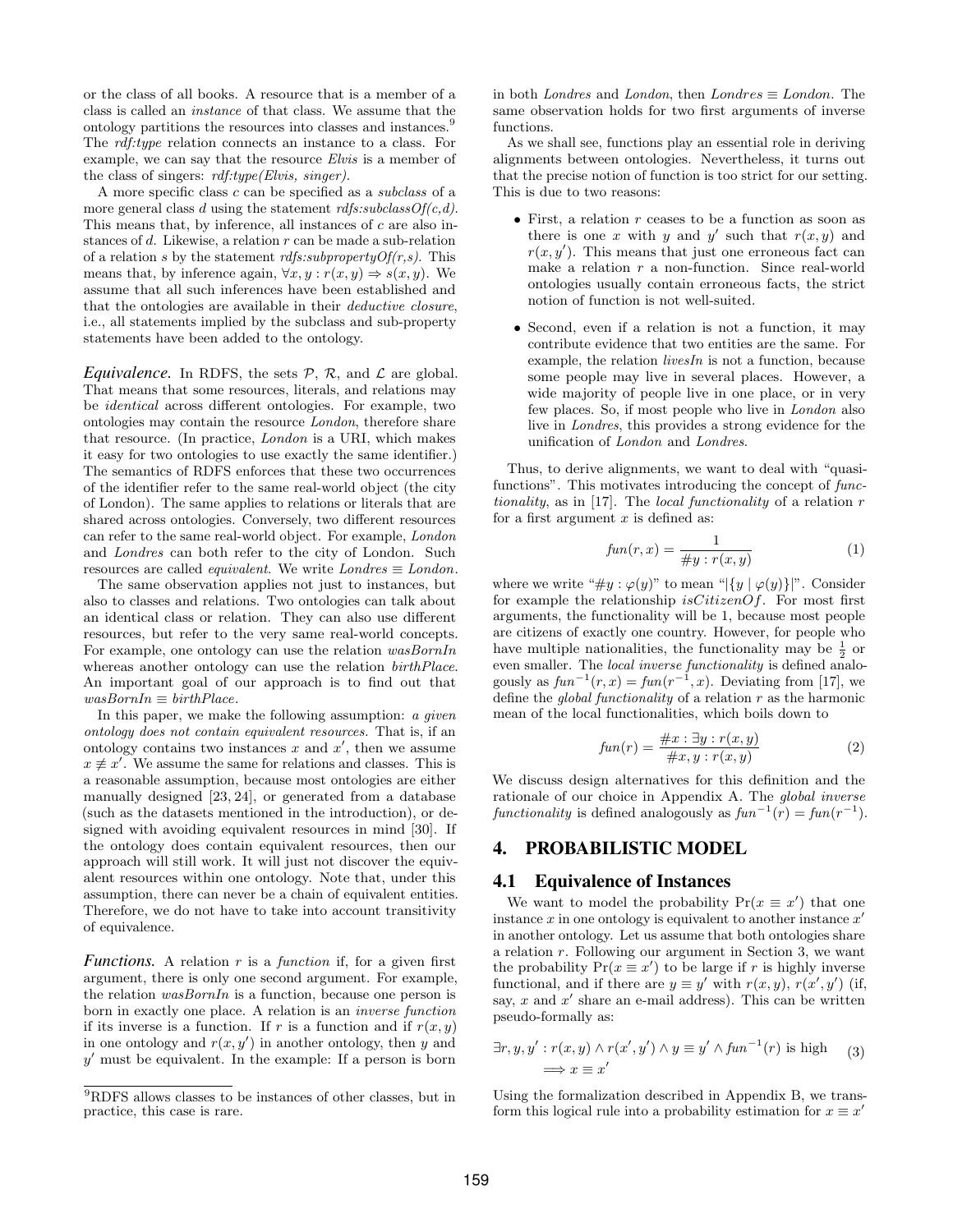as follows:

$$
\Pr_1(x \equiv x') := 1 - \prod_{\substack{r(x,y) \\ r(x',y')}} (1 - \text{fun}^{-1}(r) \times \Pr(y \equiv y')) \tag{4}
$$

In other words, as soon as there is one relation  $r$  with  $fun^{-1}(r) = 1$  and with  $r(x, y), r(x', y'),$  and  $Pr(y \equiv y') = 1$ , it follows that  $Pr_1(x \equiv x') = 1$ . We discuss a design alternative in Appendix C.

Note that the probability of  $x \equiv x'$  depends recursively on the probabilities of other equivalences. These other equivalences may hold either between instances or between literals. We discuss the probability of equivalence between two literals in Section 5. Obviously, we set  $Pr(x \equiv x) := 1$  for all literals and instances x.

Equation (4) considers only positive evidence for an equality. To consider also evidence against an equality, we can use the following modification. We want the probability  $Pr(x \equiv x')$  to be small, if there is a highly functional relation r with  $r(x, y)$  and if  $y \not\equiv y'$  for all y' with  $r(x', y')$ . Pseudo-formally, this can be written as

$$
\exists r, y : r(x, y) \land (\forall y' : r(x', y') \Rightarrow y \not\equiv y') \land fun(r) \text{ is high } (5)
$$

$$
\implies x \not\equiv x.
$$

This can be modeled as

$$
\Pr_2(x \equiv x') := \prod_{r(x,y)} \left( 1 - \text{fun}(r) \prod_{r(x',y')} (1 - \Pr(y \equiv y')) \right) \tag{6}
$$

As soon as there is one relation r with  $fun(r) = 1$  and with  $r(x, y)$ ,  $r(x', y')$ , and  $Pr(y \equiv y') = 0$ , it follows that  $Pr_2(x \equiv x') = 0$ . We combine these two desiderate by multiplying the two probability estimates:

$$
Pr_3(x \equiv x') := Pr_1(x \equiv x') \times Pr_2(x \equiv x')
$$
 (7)

In the experiments, we found that Equation (4) suffices in practice. However, we discuss scenarios where Equation (7) can be useful in Section 6.

## 4.2 Subrelations

The formulas we have just established estimate the equivalence between two entities that reside in two different ontologies, if there is a relation  $r$  that is common to the ontologies. It is also a goal to discover whether a relation r of one ontology is equivalent to a relation  $r'$  of another ontology. More generally, we would like to find out whether  $r$  is a sub-relation of r', written  $r \subseteq r'$ .

Intuitively, the probability  $Pr(r \subseteq r')$  is proportional to the number of pairs in  $r$  that are also pairs in  $r'$ :

$$
\Pr(r \subseteq r') := \frac{\#x, y : r(x, y) \wedge r'(x, y)}{\#x, y : r(x, y)}
$$
(8)

The numerator should take into account the resources that have already been matched across the ontologies. Therefore, the numerator is more appropriately phrased as:

$$
\#x, y : r(x, y) \wedge (\exists x', y' : x \equiv x' \wedge y \equiv y' \wedge r'(x', y')) \quad (9)
$$

Using again our formalization from Appendix B, this can be modeled as:

$$
\sum_{r(x,y)} \left( 1 - \prod_{r'(x',y')} (1 - (\Pr(x \equiv x') \times \Pr(y \equiv y'))) \right) \tag{10}
$$

In the denominator, we want to normalize by the number of pairs in  $r$  that have a counterpart in the other ontology. This is

$$
\sum_{r(x,y)} \left( 1 - \prod_{x',y'} \left( 1 - (\Pr(x \equiv x') \times \Pr(y \equiv y')) \right) \right) \tag{11}
$$

Thus, we estimate the final probability  $Pr(r \subseteq r')$  as:

$$
\frac{\sum_{r(x,y)} \left(1 - \prod_{r'(x',y')} (1 - (\Pr(x \equiv x') \times \Pr(y \equiv y')))\right)}{\sum_{r(x,y)} \left(1 - \prod_{x',y'} (1 - P(x \equiv x') \times \Pr(y \equiv y'))\right)}
$$
\n(12)

This probability depends on the probability that two instances (or literals) are equivalent.

One might be tempted to set  $Pr(r \subseteq r) := 1$  for all relations  $r$ . However, in practice, we observe cases where the first ontology uses  $r$  where the second ontology omits it. Therefore, we compute  $Pr(r \subseteq r)$  as a contingent quantity.

We are now in a position to generalize Equation (4) to the case where the two ontologies do not share a common relation. For this, we need to replace every occurrence of  $r(x', y')$  by  $r'(x', y')$  and factor in the probabilities that  $r' \subseteq r$  or  $r \subseteq r'$ . This gives the following value to be assigned to  $Pr(x \equiv x')$ :

$$
1 - \prod_{\substack{r(x,y) \\ r'(x',y')}} (1 - \Pr(r' \subseteq r) \times fun^{-1}(r) \times \Pr(y \equiv y'))
$$
  
 
$$
\times (1 - \Pr(r \subseteq r') \times fun^{-1}(r') \times \Pr(y \equiv y'))
$$
 (13)

If we want to consider also negative evidence as in Equation (7), we get for  $Pr(x \equiv x')$ :

$$
\left(1 - \prod_{\substack{r(x,y) \\ r'(x',y')}} (1 - P(r' \subseteq r) \times fun^{-1}(r) \times \Pr(y \equiv y'))\right)
$$
  
 
$$
\times \left(1 - \Pr(r \subseteq r') \times fun^{-1}(r') \times \Pr(y \equiv y'))\right)
$$
  
 
$$
\times \prod_{\substack{r(x,y) \\ r'(x',y')}} (1 - fun(r) \times \Pr(r' \subseteq r) \times \prod_{r'(x',y')} (1 - \Pr(x \equiv x')))\right)
$$
  
 
$$
\times \left(1 - fun(r') \times \Pr(r \subseteq r') \times \prod_{r'(x',y')} (1 - \Pr(x \equiv x'))\right)
$$
  
(14)

This formula looks asymmetric, because it considers only  $Pr(r' \subseteq r)$  and  $fun(r)$  one the one hand, and  $Pr(r \subseteq r')$  and  $fun(r')$  on the other hand (and not, for instance,  $Pr(r' \subseteq r)$ ) together with  $fun(r')$ ). Yet, it is not asymmetric, because each instantiation of  $r'$  will at some time also appear as an instantiation of r. It is justified to consider  $Pr(r' \subseteq r)$ , because a large  $Pr(r' \subseteq r)$  implies that  $r'(x, y) \Rightarrow r(x, y)$ . This means that a large  $Pr(r' \subseteq r)$  implies that  $fun(r) < \text{fun}(r')$  and  $fun^{-1}(r) < \text{fun}^{-1}(r')$ .

If there is no  $x', y'$  with  $r'(x', y')$ , we set as usual the last factor of the formula to one,  $\prod_{r'(x',y')}(1 - \Pr(x \equiv x')) := 1.$ This decreases  $Pr(x \equiv x')$  in case one instance has relations that the other one does not have.

To each instance from the first ontology, our algorithm assigns multiple equivalent instances from the second ontology, each with a probability score. For each instance from the first ontology, we call the instance from the second ontology with the maximum score the *maximal assignment*. If there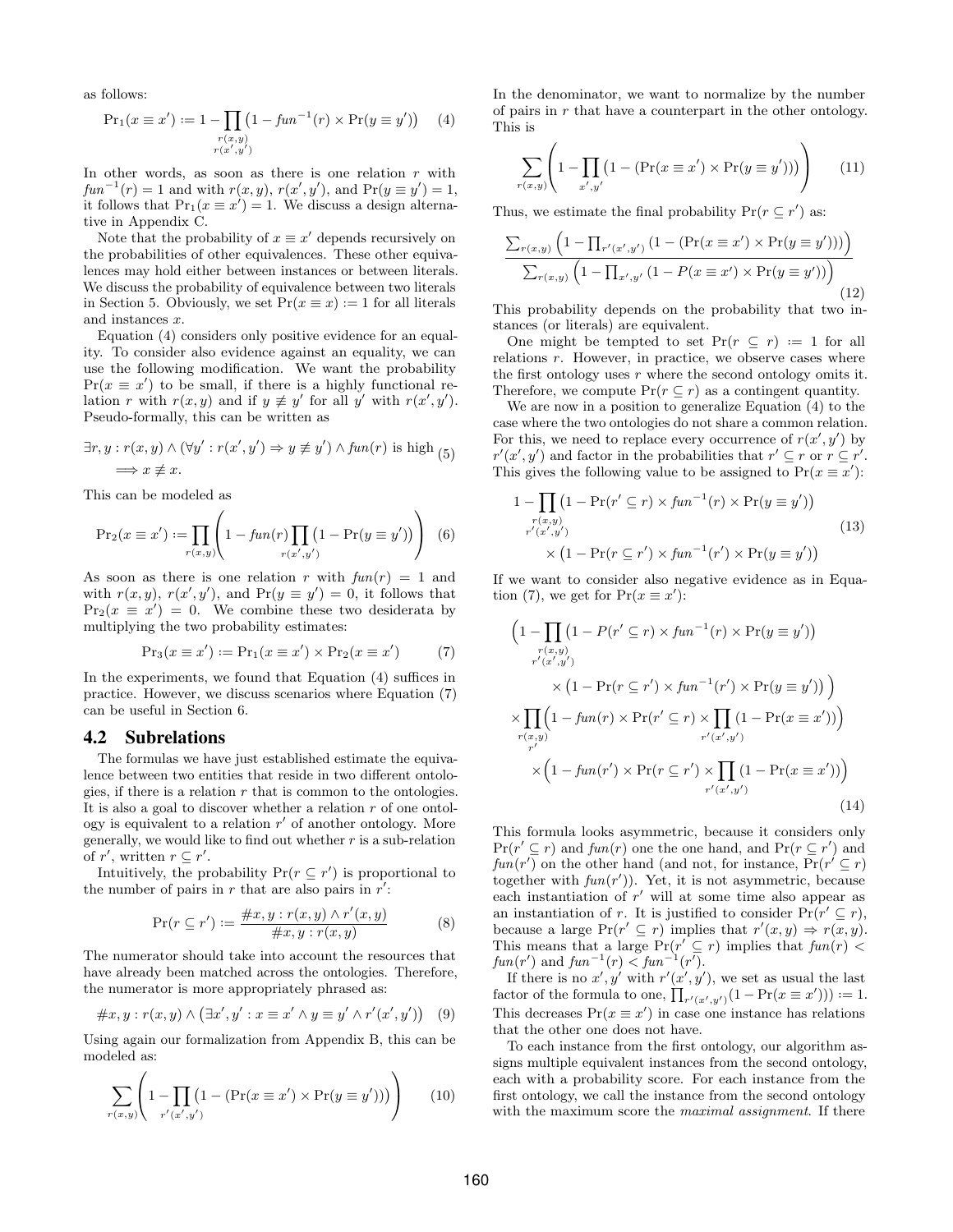are multiple instances with the maximum score, we break ties arbitrarily, so that every instance has at most one maximal assignment.

# 4.3 Subclasses

A class corresponds to a set of entities. One could be tempted to treat classes just like instances and compute their equivalence. However, the class structure of one ontology may be more fine-grained than the class structure of the other ontology. Therefore, we aim to find out not whether one class  $c$  of one ontology is equivalent to another class  $c'$ of another ontology, but whether c is a subclass of  $c', c \subseteq c'$ . Intuitively, the probability  $Pr(c \subseteq c')$  shall be proportional to the number of instances of  $c$  that are also instances of  $c'$ :

$$
\Pr(c \subseteq c') = \frac{\# \ c \cap c'}{\# c} \tag{15}
$$

Again, we estimate the expected number of instances that are in both classes as

$$
\mathbb{E}(\# c \cap c') = \sum_{x: type(x, c)} \left( 1 - \prod_{y: type(y, d)} (1 - P(x \equiv y)) \right) \tag{16}
$$

We divide this expected number by the total number of instances of c:

$$
Pr(c \subseteq c') = \frac{\sum_{x: type(x,c)} \left(1 - \prod_{y: type(y,d)} \left(1 - P(x \equiv y)\right)\right)}{\#x: type(x,c)}
$$
\n(17)

The fact that two resources are instances of the same class can reinforce our belief that the two resources are equivalent. Hence, it seems tempting to feed the subclass-relationship back into Equation (13). However, in practice, we found that the class information is of less use for the equivalence of instances. This may be because of different granularities in the class hierarchies. It might also be because some ontologies use classes to express certain properties (MaleSingers), whereas others use relations for the same purpose (gender  $= male$ ). Therefore, we compute the class equivalences only after the instance equivalences have been computed.

## 5. IMPLEMENTATION

## 5.1 Iteration

Our algorithm takes as input two ontologies. As already mentioned, we assume that a single ontology does not contain duplicate (equivalent) entities. This corresponds to some form of a domain-restricted unique name assumption. Therefore, our algorithm considers only equivalence between entities from different ontologies.

Strictly speaking, the functionality of a relation (Equation (2)) depends recursively on the equivalence of instances. If, e.g., every citizen lives in two countries, then the functionality of *livesIn* is  $\frac{1}{2}$ . If our algorithm unifies the two countries, then the functionality of livesIn jumps to 1. However, since we assume that there are no equivalent entities within one ontology, we compute the functionalities of the relations within each ontology upfront.

We implemented a fixpoint computation for Equations (12) and (13). First, we compute the probabilities of equivalences of instances. Then, we compute the probabilities for subrelationships. These two steps are iterated until convergence. In a last step, the equivalences between classes are computed

by Equation (17) from the final assignment. To bootstrap the algorithm in the very first step, we set  $Pr(r \subseteq r') = \theta$  for all pairs of relations  $r, r'$  of different ontologies. We chose  $\theta = 0.10$ . The second round uses the computed values for  $\Pr(r \subseteq r')$  and no longer  $\theta$ .

We have not yet succeeded in proving a theoretical condition under which the iteration of Equations (12) and (13) reaches a fixpoint. In practice, we iterate until the entity pairs under the maximal assignments change no more (which is what we call convergence). In our experiments, this state was always reached after a few iterations. We note that one could always enforce convergence of such iterations by introducing a progressively increasing dampening factor.

Our model changes the probabilities of two resources being equal – but never the probability that a certain statement holds. All statements in both ontologies remain valid. This is possible because an RDFS ontology cannot be made inconsistent by equating resources, but this would not be the case any more for richer ontology languages.

#### 5.2 Optimization

The equivalence of instances (Equation (13)) can be computed in different ways. In the most na¨ıve setting, the equivalence is computed for each pair of instances. This would result in a runtime of  $O(n^2m)$ , where *n* is the number of instances and  $m$  is the average number of statements in which an instance occurs (a typical value for  $m$  is 20). This implementation took weeks to run one iteration. We overcame this difficulty as follows.

First, we optimize the computation of Equation (13). For each instance  $x$  in the first ontology, we traverse all statements  $r(x, y)$  in which this instance appears as first argument. (Remember that we assume that the ontology contains all inverse statements as well.) For each statement  $r(x, y)$ , we consider the second argument  $y$ , and all instances  $y'$  that the second argument is known to be equal to  $({y', \text{Pr}(y \equiv y') > 0}).$ For each of these equivalent instances  $y'$ , we consider again all statements  $r(x', y')$  and update the equality of x and x'. This results in a runtime of  $O(nm^2e)$ , where e is the average number of equivalent instances per instance (typically around 10). Equations (12) and (17) are optimized in a similar fashion.

Generally speaking, our model distinguishes true equivalences (Pr( $x \equiv x'$ ) > 0) from *false* equivalences (Pr( $x \equiv x'$ )  $(x') = 0$  and unknown equivalences (Pr( $x \equiv x'$ ) not yet computed). Unknown quantities are simply omitted in the sums and products of the equations. Interestingly, most equations contain a probability  $Pr(x \equiv x')$  only in the form  $\prod (1 - P(x \equiv x'))$ . This means that the formula will evaluate to the same value if  $Pr(x \equiv x')$  is unknown or if  $Pr(x \equiv x') = 0$ . Therefore, our algorithm does not need to store equivalences of value 0 at all.

Our implementation thresholds the probabilities and assumes every value below  $\theta$  to be zero. This greatly reduces the number of equivalences that the algorithm needs to store. Furthermore, we limit the number of pairs that are evaluated in Equations (12) and (17) to 10, 000. For each computation, our algorithm considers only the equalities of the previous maximal assignment and ignores all other equalities. This reduces the runtime by an order of magnitude without affecting much the relation inclusion assessment.

We stress that all these optimizations have for purpose to decrease the running time of the algorithm without signif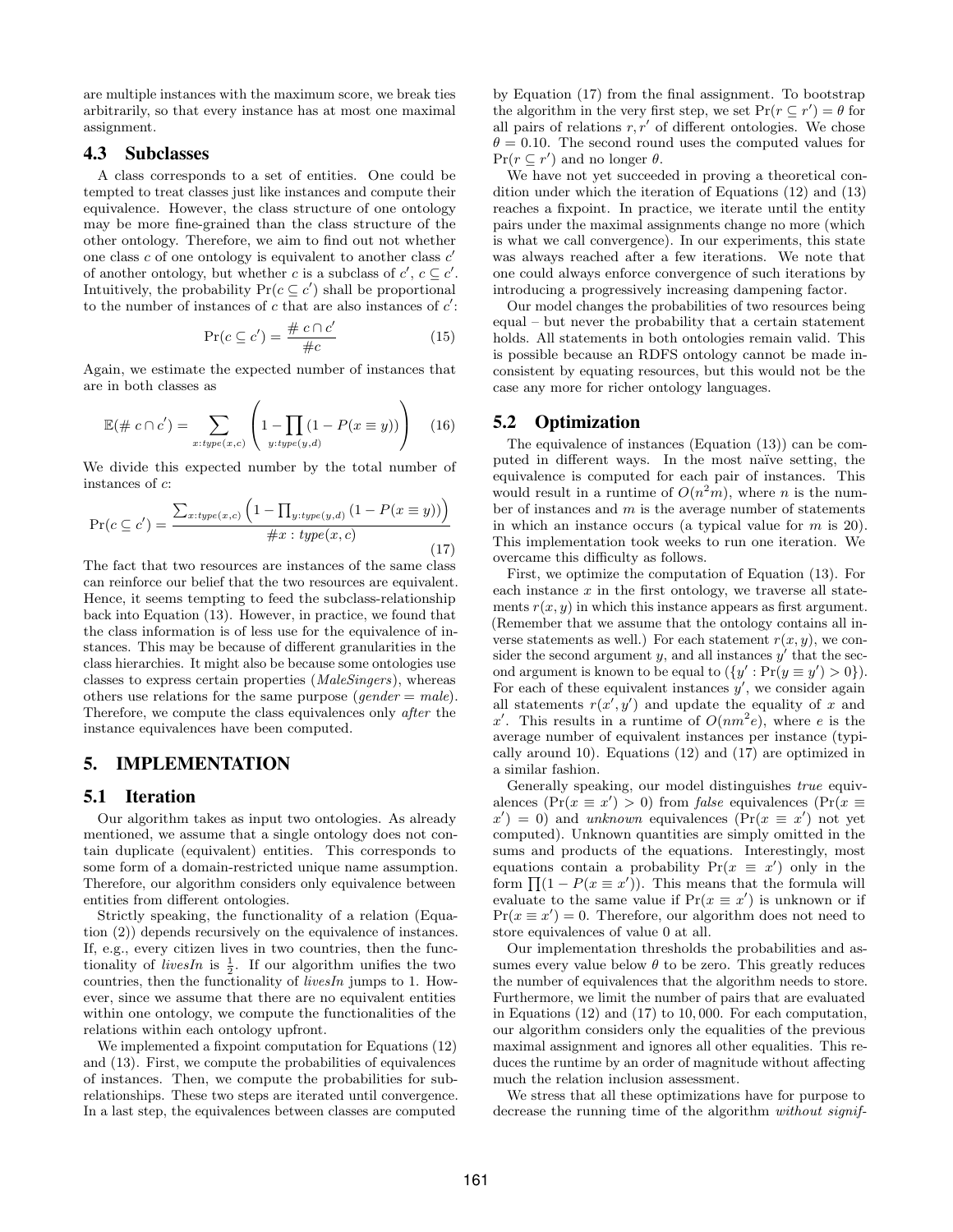icantly affecting the outcome of the computation. We have validated in our experiments that it is indeed the case.

Our implementation is in Java, using the Java Tools developed for [29] and Berkeley DB. We used the Jena framework to load and convert the ontologies. The algorithm turns out to be heavily IO-bound. Therefore, we used a solid-state drive (SSD) with high read bandwidth to store the ontologies. This brought the computation time down from the order of days to the order of hours on very large ontologies. We considered parallelizing the algorithm and running it on a cluster, but it turned out to be unnecessary.

## 5.3 Literal Equivalence

The probability that two literals are equal is known a priori and will not change. Therefore, such probabilities can be set upfront (clamped), for example as follows:

- The probability that two numeric values of the same dimension are equal can be a function of their proportional difference.
- The probability that two strings are equal can be inverse proportional to their edit distance.
- For other identifiers (social security numbers, etc.), the probability of equivalence can be a function that is robust to common misspellings. The checksum computations that are often defined for such identifiers can give a hint as to which misspellings are common.
- By default, the probability of two different literals being equal should be 0.

These functions can be designed depending on the application or on the specific ontologies. They can, e.g., take into account unit conversions (e.g., between Kelvin and Celcius). They could also perform datatype conversions (e.g., between  $xsd:string$  and  $xsd:anyURI$  if necessary. The probabilities can then be plugged into Equation (13).

For our implementation, we chose a particularly simple equality function. We normalize numeric values by removing all data type or dimension information. Then we set the probability  $Pr(x \equiv y)$  to 1 if x and y are identical literals, to 0 otherwise. The goal of this work is to show that even with such a simple, domain-agnostic, similarity comparison between literals, our probabilistic model is able to align ontologies with high precision; obviously, precision could be raised even higher by implementing more elaborate literal similarity functions.

# 5.4 Parameters

Our implementation uses the following parameters:

- 1. The initial value  $\theta$  for the equivalence of relations in the very first step of the algorithm. We show in the experiments that the choice of  $\theta$  does not affect the results.
- 2. Similarity functions for literals. These are applicationdependent. However, we show that even with the simple identity function, the algorithm performs well.

Therefore, we believe we can claim that our model has no dataset-dependent tuning parameters. Our algorithm can be (and in fact, was) run on all datasets without any dataset specific settings. This contrasts PARIS with other algorithms, which are often heavily dependent on parameters that have to be tuned for each particular application or dataset. Traditional schema alignment algorithms, for example, usually use heuristics on the names of classes and relations, whose tuning requires expertise (e.g., [22]). A major goal of the present work was to base the algorithm on probabilities and make it as independent as possible from the tuning of parameters. We are happy to report that this works beautifully.

In order to improve results further, one can use smarter similarity functions, as discussed in Section 5.3.

# 6. EXPERIMENTS

## 6.1 Setup

All experiments were run on a quad-core PC with 12 GB of RAM, running a 64bit version of Linux; all data was stored on a fast solid-state drive (SSD), with a peak random access bandwidth of approximately 50 MB/s (to be compared with a typical random access bandwidth of 1 MB/s for a magnetic hard drive).

Our experiments always compute relation, class, and instance equivalences between two given ontologies. Our algorithm was run until convergence (i.e., until less than 1 % of the entities changed their maximal assignment). We evaluate the instance equalities by comparing the computed final maximal assignment to a gold standard, using the standard metrics of precision, recall, and F-measure. For instances, we considered only the assignment with the maximal score. For relation assignments, we performed a manual evaluation. Since paris computes sub-relations, we evaluated the assignments in each direction. Class alignments were also evaluated manually. For all evaluations, we ignored the probability score that PARIS assigned, except when noted.

## 6.2 Benchmark Test

To be comparable to [18, 22, 25, 27], we report results on the benchmark provided by the 2010 edition of the ontology alignment evaluation initiative (OAEI) [11]. We ran experiments on two datasets, each of which consists of two ontologies.<sup>10</sup> For each dataset, the OAEI provides a gold standard list of instances of the first ontology that are equivalent to instances of the second ontology. The relations and classes are identical in the first and second ontology. To make the task more challenging for paris, we artificially renamed the relations and classes in the first ontology, so that the sets of instances, classes, and relations used in the first ontology are disjoint from the ones used in the second ontology.

For the person dataset, PARIS converged after just 2 iterations and 2 minutes. For the restaurants, paris took 3 iterations and 6 seconds. Table 1 shows our results.<sup>11</sup> We achieve near-perfect precision and recall, with the exception of recall in the second dataset. As reported in [18], all other approaches [22, 25, 27] remain below 80 % of F-measure for the second dataset, while only OBJECTCOREF [18] achieves an F-measure of 90 %. We achieve an F-measure of 91 %. We are very satisfied with this result, because unlike Object-COREF, PARIS does not require any training data. It should

 $10$ We could not run on the third dataset, because it violates our assumption of non-equivalence within one ontology.

<sup>11</sup>Classes and relations accumulated for both directions. Values for ObjCoref as reported in [18]. Precision and recall are not reported in [18]. ObjCoref cannot match classes or relations.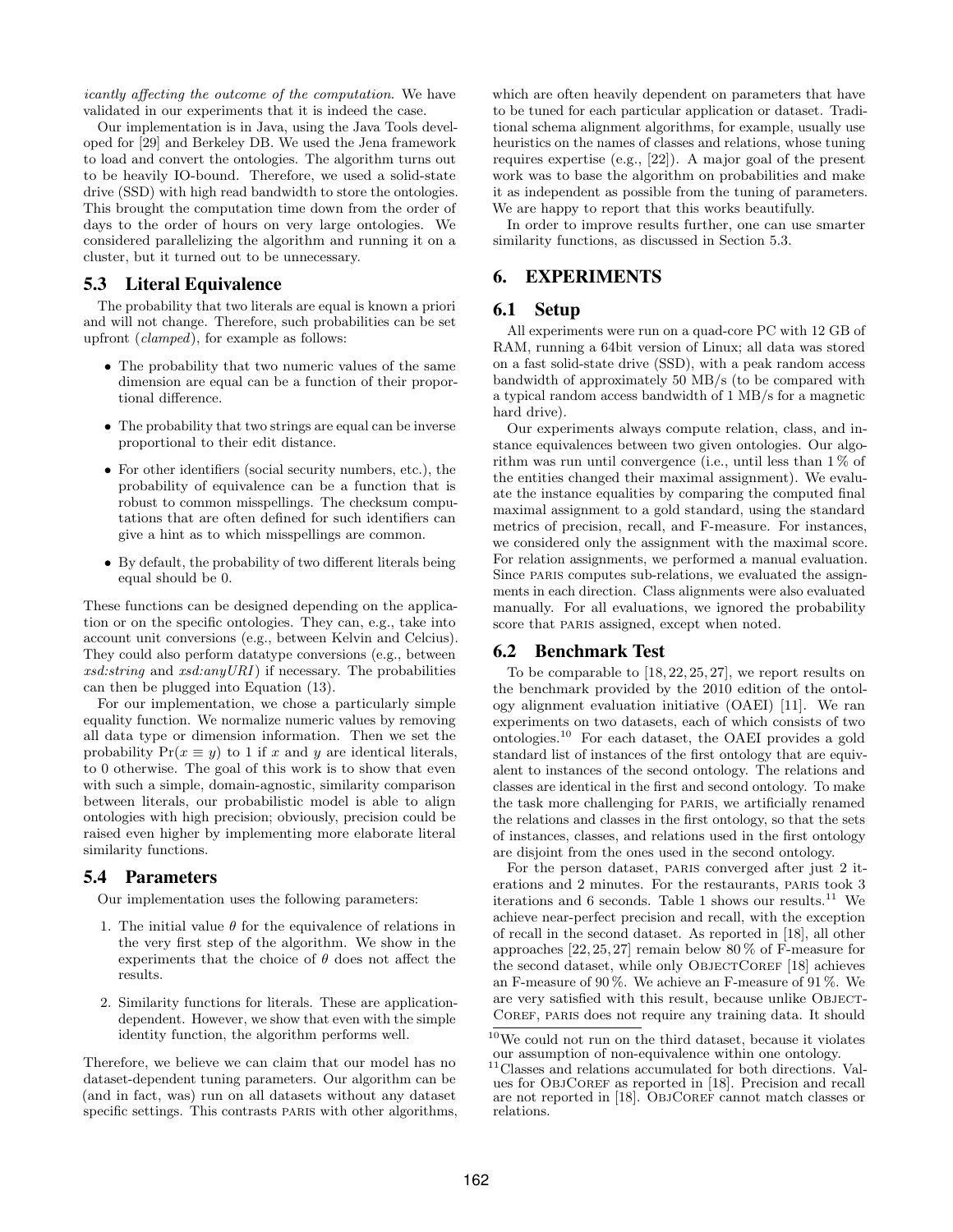|         |                                 |      |                 | Instances          |                  | Classes |         |         |         | Relations |              |              |         |  |
|---------|---------------------------------|------|-----------------|--------------------|------------------|---------|---------|---------|---------|-----------|--------------|--------------|---------|--|
| Dataset | System                          | Gold | Prec            | Rec                |                  | Gold    | Prec    | Rec     | F       | Gold      | Prec         | Rec          |         |  |
| Person  | PARIS<br>OBJCOREF               | 500  | $100\%$<br>100% | $100\%$<br>$100\%$ | $100\%$<br>100\% |         | $100\%$ | $100\%$ | $100\%$ | 20        | $100\%$<br>- | $100\%$<br>- | $100\%$ |  |
| Rest.   | <b>PARIS</b><br><b>OBJCOREF</b> | 112  | 95%<br>N/A      | 88\%<br>N/A        | 91%<br>90%       |         | $100\%$ | 100\%   | $100\%$ | 12        | $100\%$<br>- | 66\%<br>-    | 88\%    |  |

Table 1: Results (precision, recall, F-measure) of instance, class, and relation alignment on OAEI datasets, compared with OBJECTCOREF [18]. The "Gold" columns indicate the number of equivalences in the gold standard.

be further noted that, unlike all other approaches, paris did not even know that the relations and classes were identical, but discovered the class and relation equivalences by herself in addition to the instance equivalences.

## 6.3 Design Alternatives

To measure the influence of  $\theta$  on our algorithm, we ran PARIS with  $\theta = 0.001, 0.01, 0.05, 0.1, 0.2$  on the restaurant dataset. A larger  $\theta$  causes larger probability scores in the first iteration. However, the sub-relationship scores turn out to be the same, no matter what value  $\theta$  had. Therefore, the final probability scores are the same, independently of  $\theta$ . In a second experiment, we allowed the algorithm to take into account all probabilities from the previous iteration (and not just those of the maximal assignment). This changed the results only marginally (by one correctly matched entity), because the first iteration already has a very good precision. In a third experiment, we allowed the algorithm to take into account negative evidence (i.e., we used Equation (14) instead of Equation (13)). This made paris give up all matches between restaurants. The reason for this behavior turned out to be that most entities have slightly different attribute values (e.g., a phone number "213/467-1108" instead of "213-467-1108"). Therefore, we plugged in a different string equality measure. Our new measure normalizes two strings by removing all non-alphanumeric characters and lowercasing them. Then, the measure returns 1 if the strings are equal and 0 otherwise. This increased precision to 100 %, but decreased recall to  $70\%$ . Our experience with YAGO and DBPEDIA (see next experiment) indicates that negative evidence can be helpful to distinguish entities of different types (movies and songs) that share one value (the title). However, in our settings, positive evidence proved sufficient.

## 6.4 Real-world Ontologies

| Ontology       | $\#\text{Instantes}$ $\#\text{Classes}$ $\#\text{Relations}$ |         |       |
|----------------|--------------------------------------------------------------|---------|-------|
| YAGO           | 2,795,289                                                    | 292,206 | 67    |
| <b>DBPEDIA</b> | 2,365,777                                                    | 318     | 1,109 |
| <b>IMDB</b>    | 4.842.323                                                    | 15      | 24    |

| Table 2: YAGO $[30]$ , DBPEDIA $[2]$ and IMDB. |  |  |  |  |
|------------------------------------------------|--|--|--|--|
|------------------------------------------------|--|--|--|--|

We wanted to test PARIS on real-world ontologies of a large scale, with a rich class and relation structure. At the same time, we wanted to restrict ourselves to cases where an error-free ground truth is available. Therefore, we first chose to align the YAGO [30] and DBPEDIA [2] ontologies, and then to align YAGO with an ontology built out of the  $IMDB<sup>12</sup>$ .

YAGO VS. DBPEDIA. With several million instances, these are some of the largest ontologies available. Each of them has thousands of classes and at least dozens of relations. We took only the non-meta facts from yago, and only the manually established ontology from DBPEDIA, which yields the datasets described in Table 2. Both ontologies use Wikipedia identifiers for their instances, so that the ground truth for the instance matching can be computed trivially.<sup>13</sup> However, the statements about the instances differ in both ontologies, so that the matching is not trivial. The class structure and the relationships of YAGO and DBPEDIA were designed completely independently, making their alignment a challenging endeavor.

We ran PARIS for 4 iterations, until convergence. Table 3 shows the results per iteration. To compute recall, we counted the number of shared instances in DBPEDIA and yago. Since yago selects Wikipedia pages with many categories, and DBPEDIA selects pages with frequent infoboxes, the two resources share only 1.4 million entities. paris can map them with a precision of 90 % and a recall of 73 %. If only entities with more than 10 facts in DBpedia are considered, precision and recall jump to 97 % and 85 %, respectively.

paris assigns one class of one ontology to multiple classes in the taxonomy of the other ontology, taking into account the class inclusions. Some classes are assigned to multiple leaf-classes as well. For our evaluation, we excluded 19 highlevel classes (such as yagoGeoEntity, physicalThing, etc.). Then, we randomly sampled from the remaining assignments and evaluated the precision manually. It turns out that the precision increases substantially with the probability score (see Figure 1). We report the numbers for a threshold of 0.4 in Table 3 (the number of evaluated sample assignments is 200 in both cases). The errors come from 3 sources: First, paris misclassifies a number of the instances, which worsens the precision of the class assignment. Second, there are small inconsistencies in the ontologies themselves (yago, e.g., has several people classified as lumber, because they work in the wood industry). Last, there may be biases in the instances that the ontologies talk about. For example, paris estimates that 12 % of the people convicted of murder in Utah were soccer players. As the score increases, these assignments get sorted out. Evaluating whether a class is always assigned to its most specific counterpart would require exhaustive annotation of candidate inclusions. Therefore we only report

<sup>12</sup>The Internet Movie Database, http://www.imdb.com

<sup>&</sup>lt;sup>13</sup>We hid this knowledge from PARIS.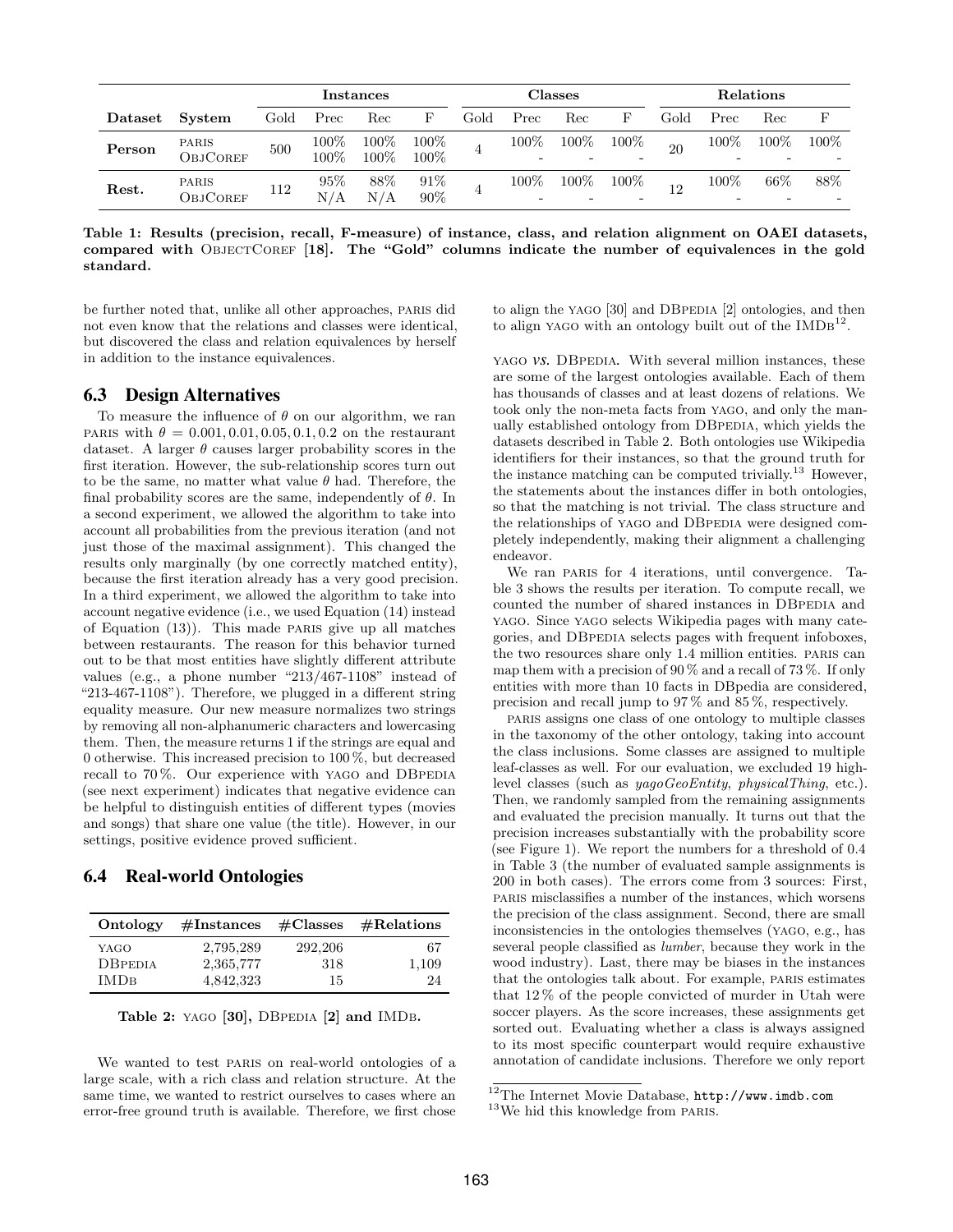|                             |                              | <b>Instances</b>                |                          |                                  | Classes        |                                   |     |                           |                                                  | <b>Relations</b>                   |                      |                                   |                                           |                          |  |
|-----------------------------|------------------------------|---------------------------------|--------------------------|----------------------------------|----------------|-----------------------------------|-----|---------------------------|--------------------------------------------------|------------------------------------|----------------------|-----------------------------------|-------------------------------------------|--------------------------|--|
| Change<br>to prev.          | Time                         | Prec                            | Rec                      | F                                | Time           | YAGO $\subset$ DBP<br>Prec<br>Num |     | DBP ⊂ YAGO<br>Num<br>Prec |                                                  | Time                               | Num                  | YAGO $\subset$ DBP<br>Prec        | $\text{DBP} \subseteq \text{YAGO}$<br>Num | Prec                     |  |
| $12.4\%$<br>1.1%<br>$0.3\%$ | 4h04<br>5h06<br>5h00<br>5h26 | 86\%<br>89%<br>$90\%$<br>$90\%$ | 69%<br>73%<br>73%<br>73% | $77\%$<br>$80\%$<br>81\%<br>81\% | -<br>-<br>2h14 | 137k                              | 94% | 149                       | $\overline{\phantom{0}}$<br>$\sim$<br>۰.<br>84\% | 19in<br>$21$ in<br>$21$ in<br>24in | 30<br>32<br>33<br>33 | 93%<br>$100\%$<br>100%<br>$100\%$ | 134<br>144<br>149<br>151                  | 90%<br>92%<br>92%<br>92% |  |

Table 3: Results on matching  $YAGO$  and DBPEDIA over iterations  $1-4$ 

the number of aligned classes and observe that even with high probability scores (see Figure 2 and Table 3) we find matches for a significant proportion of the classes of each ontology into the other.

The relations are also evaluated manually in both directions. We consider only the maximally assigned relation, because the relations do not form a hierarchy in yago and DBPEDIA. In most cases one assignment dominates clearly. Table 4 shows some of the alignments. paris finds nontrivial alignments of more fine-grained relations to more coarse-grained ones, of inverses, of symmetric relations, and of relations with completely different names. There are a few plainly wrong alignments, but most errors come from semantic differences that do not show in practice (e.g., burialPlace is semantically different from deathPlace, so we count it as an error, even though in most cases the two will coincide). Recall is hard to estimate, because not all relations have a counterpart in the other ontology and some relations are poorly populated. We only note that we find alignments for half of YAGO's relations in DBPEDIA.

YAGO VS. IMDB. Next, we were interested in the performance of paris on ontologies that do not derive from the same source. For this purpose, we constructed an RDF ontology from the IMDB. IMDB is predestined for the matching, because it is huge and there is an existing gold standard: YAGO contains some mappings to IMDB movie identifiers, and we could construct such a mapping for many persons from Wikipedia infoboxes.

The content of the IMDB database is available for download as plain-text files.<sup>14</sup> The format of each file is ad hoc but we transformed the content of the database in a fairly straightforward manner into a collection of triples. For instance, the file  $actors$ . list lists for each actor  $x$  the list of all movies  $y$  that  $x$  was cast in, which we transformed into facts  $\operatorname{actedIn}(x, y)$ . Unfortunately, the plain-text database does not contain IMDB movie and person identifiers (those that we use for comparing to the gold standard). Consequently, we had to obtain these identifiers separately. For this purpose, and to avoid having to access each Web page of the IMDB Web site, which would require much too many Web server requests, we used the advanced search feature of  $IMDB<sup>15</sup>$  to obtain the list of all movies from a given year, or of all persons born in a certain year, together with their identifiers and everything needed to connect to the plain-text databases.

Since our IMDB ontology has only 24 relations, we manually created a gold standard for relations, aligning 15 of them to yago relations.

As Table 5 shows, paris took much longer for each iteration than in the previous experiment. The results are convincing, with an F-score of  $92\%$  for the instances. This is a considerable improvement over a baseline approach that aligns entities by matching their rdfs:label properties (achieving 97 % precision and only 70 % recall, with an F-score of 82 %). Examining by hand the few remaining alignment errors revealed the following patterns:

- Some errors were caused by errors in yago, usually caused by incorrect references from Wikipedia pages to IMDB movies.
- paris sometimes aligned instances in yago with instances in IMD<sub>B</sub> that were not equivalent, but very closely related: for example, King of the Royal Mounted was aligned with The Yukon Patrol, a feature version of this TV series with the same cast and crew; Out 1, a 13-hour movie, was aligned with Out 1: Spectre, its shortened 4-hour variation.
- Some errors were caused by the very naïve string comparison approach, that fails to discover, e.g., that Sugata Sanshirô and Sanshiro Sugata refer to the same movie. It is very likely that using an improved string comparison technique would further increase precision and recall of paris.

PARIS could align  $80\%$  of the relations of IMDB and YAGO, with a precision of  $100\%$ . PARIS mapped half of the IMDB classes correctly to more general or equal yago classes (at threshold 0). It performs less well in the other direction. This is because yago contains mostly famous people, many of whom appeared in some movie or documentary on IMDb. Thus, PARIS believes that a class such as People from Central Java is a subclass of actor.

As illustrated here, alignment of instances and relations work very well in paris, whereas class alignment leaves still some room for improvement. Overall, the results are very satisfactory, as this constitutes, to the best of our knowledge, the first holistic alignment of instances, relations, and classes on some of the world's largest ontologies, without any prior knowledge, tuning, or training.

# 7. CONCLUSION

We have presented PARIS, an algorithm for the automated alignment of RDFS ontologies. Unlike most other approaches, paris computes alignments not only for instances, but also for classes and relations. It does not need training data and it does not require any parameter tuning. paris is based on a probabilistic framework that captures the interplay between schema alignment and instance matching in a natural

 $^{14}$ http://www.imdb.com/interfaces#plain

 $^{15}$ http://akas.imdb.com/search/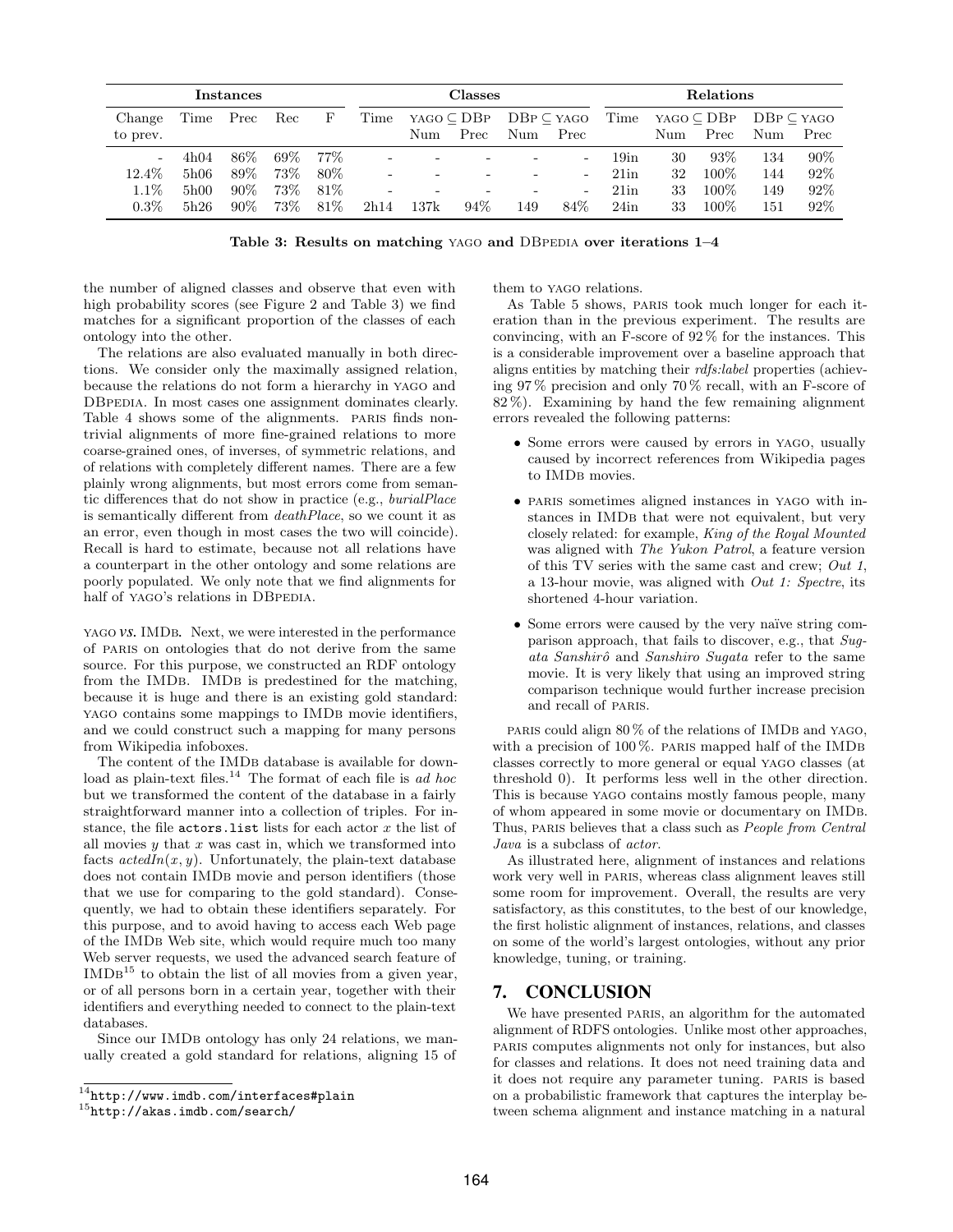

20 Number of classes  $(\times 10,000)$ Number of classes (×10,000) 15 10  $0.1 \t 0.2 \t 0.4 \t 0.6 \t 0.8 \t 0.9$ 0.2 0.4 0.6 0.8 Threshold

Figure 1: Precision of class alignment yago ⊆ DBPEDIA as a function of the probability threshold.

Figure 2: Number of yago classes that have at least one assignment in DBPEDIA with a score greater than the threshold.

|                 | $YAGO \subseteq DBPEDIA$    |      | DBPEDIA $\subset$ YAGO |   |                            |      |  |  |  |  |
|-----------------|-----------------------------|------|------------------------|---|----------------------------|------|--|--|--|--|
| v:actedIn       | $d_{\rm bp:starring}^{-1}$  | 0.95 | dbp:birthName          |   | rdfs:label                 | 0.96 |  |  |  |  |
| y:graduatedFrom | dbp:almaMater               | 0.93 | dbp:placeOfBurial      |   | v:diedIn                   | 0.18 |  |  |  |  |
| v:hasChild      | $db$ p:parent <sup>-1</sup> | 0.53 | dbp:headquarter        |   | y:isLocatedIn              | 0.34 |  |  |  |  |
| y:hasChild      | dbp:child                   | 0.30 | dbp:largestSettlement  | C | $v:isLocatedIn^{-1}$       | 0.52 |  |  |  |  |
| v:isMarriedTo   | $dbp:spouse^{-1}$           | 0.56 | dbp:notableStudent     | C | y:hasAdvisor <sup>-1</sup> | 0.10 |  |  |  |  |
| v:isMarriedTo   | dbp:spouse                  | 0.89 | dbp:formerName         |   | rdfs:label                 | 0.73 |  |  |  |  |
| y:isCitizenOf   | dbp:birthPlace              | 0.25 | dbp:award              |   | v:hasWonPrize              | 0.14 |  |  |  |  |
| y:isCitizenOf   | dbp:nationality             | 0.88 | dbp:majorShrine        |   | v:diedIn                   | 0.11 |  |  |  |  |
| y:created       | $db$ p:artist <sup>-1</sup> | 0.13 | dbp:slogan             |   | y:hasMotto                 | 0.49 |  |  |  |  |
| y:created       | $dbp:author^{-1}$           | 0.17 | dbp:author             |   | $v:created^{-1}$           | 0.70 |  |  |  |  |
| y:created       | $dbp:writer^{-1}$           | 0.30 | dbp:composer           |   | $v:created^{-1}$           | 0.61 |  |  |  |  |

Table 4: Some relation alignments between YAGO and DBPEDIA with their scores

|                          |       | <b>Instances</b> |     |        | Classes                  |                                    |      |                    |      |                  | <b>Relations</b> |                              |         |                              |  |
|--------------------------|-------|------------------|-----|--------|--------------------------|------------------------------------|------|--------------------|------|------------------|------------------|------------------------------|---------|------------------------------|--|
| Change                   | Time  | Prec             | Rec | F      | Time                     | YAGO $\subset$ IMDB<br>Prec<br>Num |      | IMDB ⊂ YAGO<br>Num |      | Time             | Prec             | $YAGO \subseteq IMDB$<br>Rec | Prec    | $IMDB \subseteq YAGO$<br>Rec |  |
| to prev.                 |       |                  |     |        |                          |                                    |      |                    | Prec |                  |                  |                              |         |                              |  |
| $\overline{\phantom{a}}$ | 16h47 | 84\%             | 75% | 79%    | $\overline{\phantom{a}}$ |                                    |      |                    | -    | 4min             | 91%              | 73%                          | 100%    | $60\%$                       |  |
| $40.2\%$                 | 11h44 | 94%              | 89% | 91%    | $\overline{\phantom{0}}$ |                                    |      |                    | -    | 5min             | 91%              | 73%                          | 100%    | $80\%$                       |  |
| $6.6\%$                  | 11h48 | 94%              | 90% | 92\%   |                          |                                    |      |                    | -    | 5min             | $100\%$          | 80\%                         | 100%    | $80\%$                       |  |
| $0.2\%$                  | 11h44 | 94%              | 90% | $92\%$ | 2h17                     | 8                                  | 100% | 135k               | 28\% | 6 <sub>min</sub> | 100%             | 80\%                         | $100\%$ | 80\%                         |  |

Table 5: Results on matching YAGO and IMDB over iterations 1-4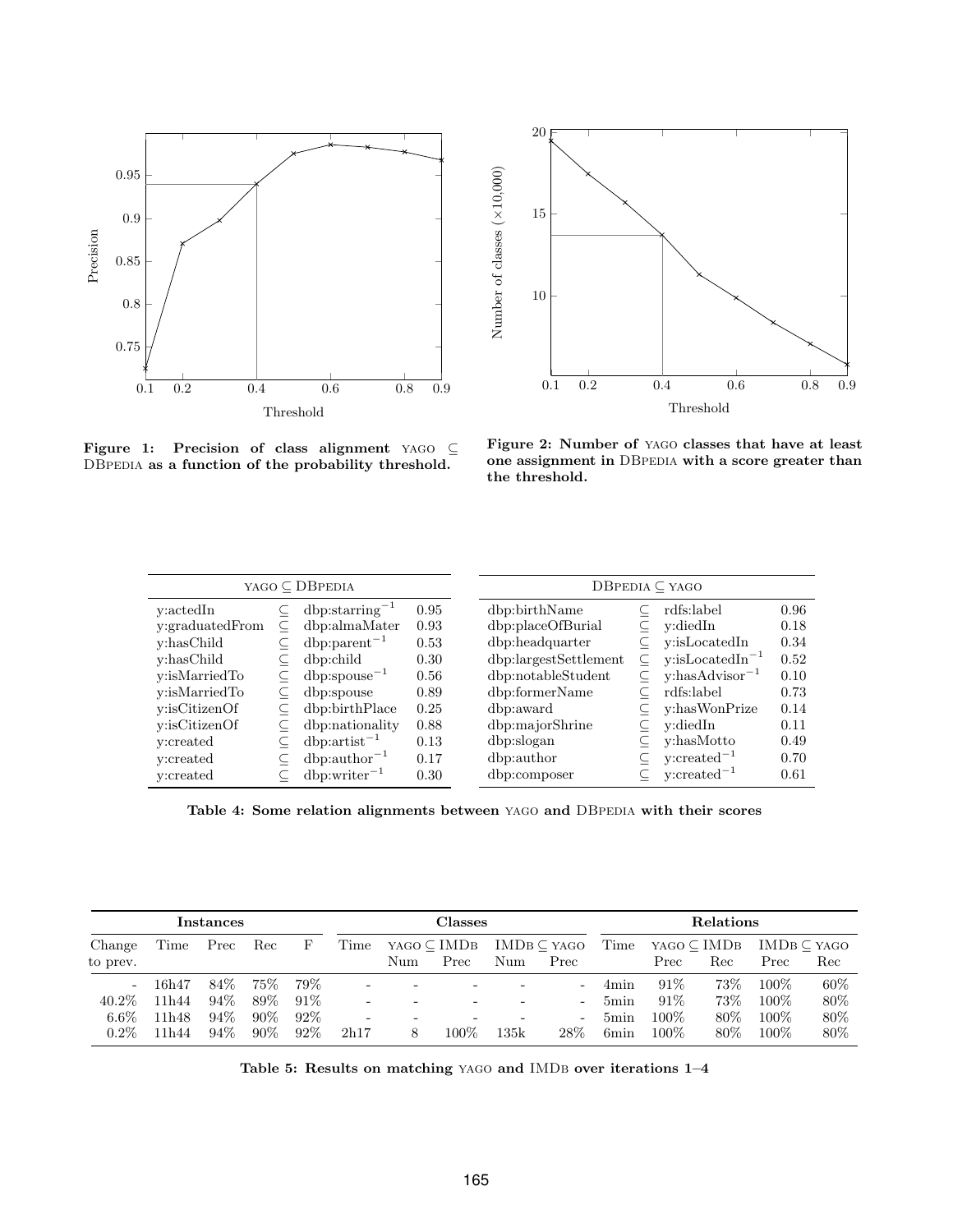way, thus providing a holistic solution to the ontology alignment problem. Experiments show that our approach works extremely well in practice.

paris does not use any kind of heuristics on relation names, which allows aligning relations with completely different names. We conjecture that the name heuristics of more traditional schema-alignment techniques could be factored into the model.

Currently, paris cannot deal with structural heterogeneity. If one ontology models an event by a relation (such as wonAward), while the other one models it by an event entity (such as *winningEvent*, with relations *winner*, *award*, year), then PARIS will not be able to find matches. The same applies if one ontology is more fine-grained than the other one (specifying, e.g., cities as birth places instead of countries), or if one ontology treats cities as entities, while the other one refers to them by strings. For future work, we plan to address these types of challenges. We also plan to analyze under which conditions our equations are guaranteed to converge. It would also be interesting to apply paris to more than two ontologies. This would further increase the usefulness of paris for the dream of the Semantic Web.

# 8. ACKNOWLEDGMENTS

This work has been supported in part by the Advanced European Research Council grant Webdam on Foundations of Web Data Management, grant agreement 226513 (http: //webdam.inria.fr/).

# APPENDIX

# A. GLOBAL FUNCTIONALITY

There are several design alternatives to define the global functionality:

1. We can count the number of statements and divide it by the number of pairs of statements with the same source:

$$
fun(r) = \frac{\#x, y : r(x, y)}{\#x, y, y' : r(x, y) \land r(x, y')}
$$

This measure is very volatile to single sources that have a large number of targets.

2. We can define functionality as the ratio of the number of first arguments to the number of second arguments:

$$
fun(r) = \frac{\#x \quad \exists y : r(x, y)}{\#y \quad \exists x : r(x, y)}
$$

This definition is treacherous: Assume that we have  $n$ people and n dishes, and the relationship  $likesDisk(s, y)$ . Now, assume that all people like all dishes. Then likesDish should have a low functionality, because everybody likes  $n$  dishes. But the above definition assigns a functionality of  $fun(likesDish) = \frac{n}{n} = 1.$ 

3. We can average the local functionalities, as proposed in [17]:

$$
fun(r) = \operatorname*{avg}_{x} fun(r, x) = \operatorname*{avg}_{x} \left( \frac{1}{\#y : r(x, y)} \right)
$$

$$
= \frac{1}{\#x \quad \exists y : r(x, y)} \sum_{x} \frac{1}{\#y : r(x, y)}.
$$

However, the local functionalities are ratios, so that the arithmetic mean is less appropriate.

4. We can average the local functionalities not by the arithmetic mean, but by the harmonic mean instead

$$
fun(r) = \lim_{x} fun(r, x) = \lim_{x} \left( \frac{1}{\#y : r(x, y)} \right)
$$
  
= 
$$
\frac{\#x}{\sum_{x} \#y : r(x, y)} = \frac{\#x}{\#x, y : r(x, y)}.
$$

5. We may say that the global functionality is the number of first arguments per relationship instance:

$$
fun(r) = \frac{\#x \quad \exists y : r(x, y)}{\#x, y : r(x, y)}
$$

This notion is equivalent to the harmonic mean.

With these considerations in mind, we chose the harmonic mean for the definition of the global functionality.

#### B. PROBABILISTIC MODELING

In Section 4, we presented a model of equality based on logical rules such as Equation (5), reproduced here:

$$
\exists r, y : r(x, y) \land (\forall y' : r(x', y') \Rightarrow y \not\equiv y') \land fun(r) \text{ is high}
$$

$$
\Rightarrow x \not\equiv x
$$

To transform these equations into probability assessments (Equation (6)), we assume mutual independence of all distinct elements of our models (instance equivalence, functionality, relationship inclusion, etc.). This assumption is of course not true in practice but it allows us to approximate efficiently the probability of the consequence of our alignment rules in a canonical manner. Independence allows us to use the following standard identities:

$$
Pr(A \wedge B) = Pr(A) \times Pr(B)
$$
  
\n
$$
Pr(A \vee B) = 1 - (1 - Pr(A))(1 - Pr(B))
$$
  
\n
$$
Pr(\forall x : \varphi(x)) = \prod_{x} Pr(\varphi(x))
$$
  
\n
$$
Pr(\exists x : \varphi(x)) = 1 - \prod_{x} (1 - Pr(\varphi(x)))
$$
  
\n
$$
E(\#x : \varphi(x)) = \sum_{x} Pr(\varphi(x))
$$

Then, a rule  $\varphi \Longrightarrow \psi$  can be translated into a probability assignment  $Pr(\psi) := Pr(\varphi)$ .  $\varphi$  is recursively decomposed using the above identities. Following the example of Equation (5), we derive the value of  $Pr_2(x \equiv x')$  in Equation (6) as follows:

$$
1 - \Pr(\exists r, y r(x, y) \land (\forall y' r(x', y') \Rightarrow y \neq y') \land
$$
  
\n
$$
fun(r) \text{ is high})
$$
  
\n
$$
= \prod_{r, y} \left( 1 - \Pr(r(x, y)) \times \prod_{y'} \left( 1 - \Pr(r(x', y') \land y \equiv y') \times fun(r) \right) \right)
$$
  
\n
$$
= \prod_{r(x, y)} \left( 1 - fun(r) \prod_{r(x', y')} (1 - \Pr(y \equiv y')) \right)
$$

since  $r(x, y)$  and  $r(x', y')$  are crisp, non-probabilistic facts.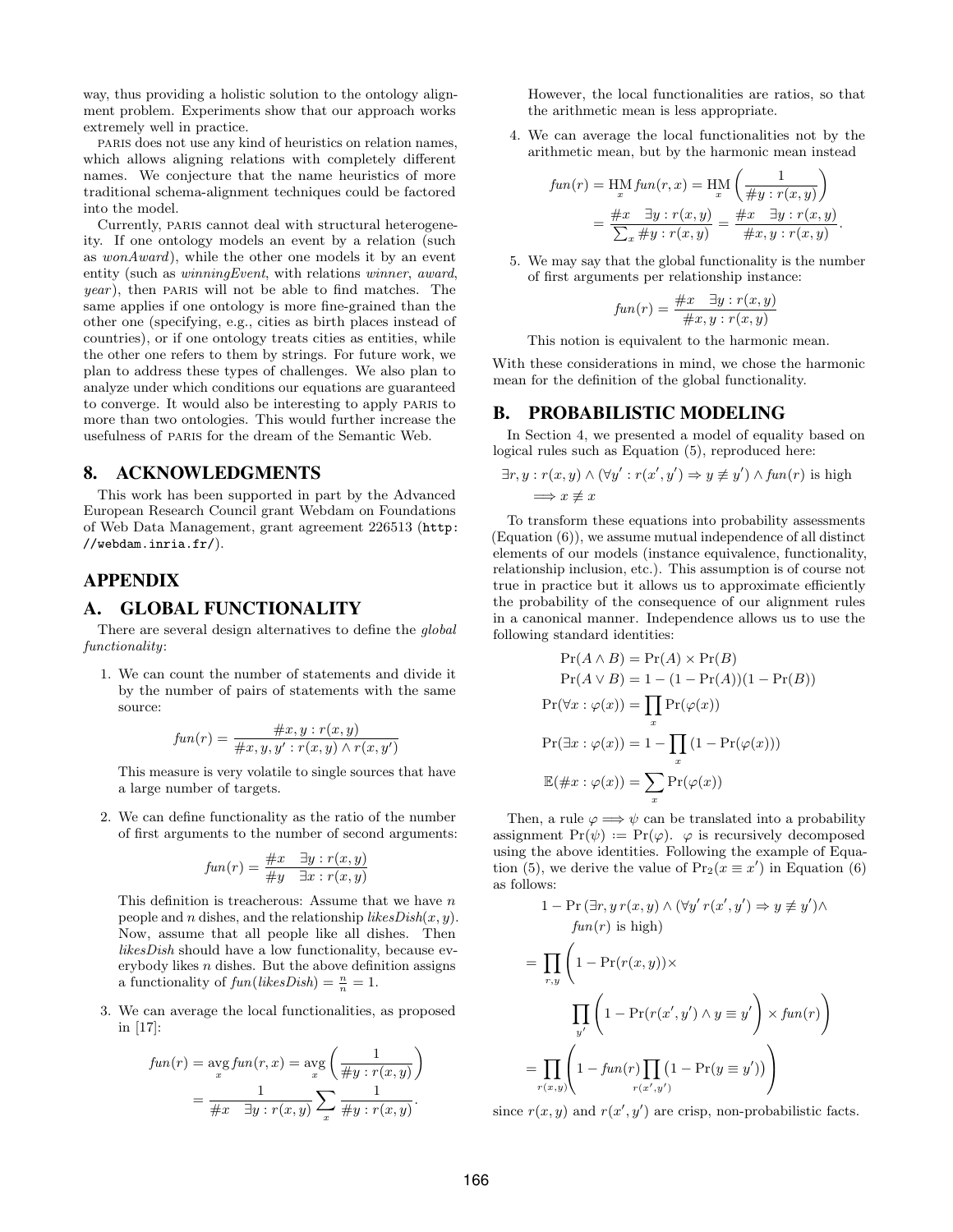Similarly, when we need to estimate a number such as " $\#x$ :  $\varphi(x)$ ", we compute  $\mathbb{E}(\#x : \varphi(x))$  using the aforementioned identities.

The computed values reflect the probability that two entities are equal in the model, if the following conditions hold: (1) the literal equality functions of Section 5.3 return the probability of two values being equal,  $(2)$  a relation r is either a function or not, and  $fun(r)$  reflects the probability of this event, and (3) all probabilities are independent. Although these conditions are certainly not true to their full extent in practice, the equations still deliver useful approximations.

## C. EQUIVALENCE OF SETS

We compare two instances for equivalence by comparing every statement about the first instance with every statement about the second instance (if they have the same relation). This entails a quadratic number of comparisons. For example, if an actor x acted in the movies  $y_1, y_2, y_3$ , and an actor x' acted in the movies  $y'_1, y'_2, y'_3$ , then we will compare every statement  $\operatorname{actedIn}(x, y_i)$  with every statement  $\operatorname{actedIn}(x', y'_j)$ . Alternatively, one could think of the target values as a set and of the relation as a function, as in  $\operatorname{actedIn}(x, \{y_1, y_2, y_3\})$  and  $\operatorname{actedIn}(x', \{y_1', y_2', y_3'\})$ . Then, one would have to compare only two sets instead of a quadratic number of statements. However, all elements of one set are potentially equivalent to all elements of the other set. Thus, one would still need a quadratic number of comparisons.

One could generalize a set equivalence measure (such as the Jaccard index) to sets with probabilistic equivalences. However, one would still need to take into account the functionality of the relations: If two people share an e-mail address (high inverse functionality), they are almost certainly equivalent. By contrast, if two people share the city they live in, they are not necessarily equivalent. To unify two instances, it is sufficient that they share the value of one highly inverse functional relation. Conversely, if two people have a different birth date, they are certainly different. By contrast, if they like two different books, they could still be equivalent (and like both books). Our model takes this into account. Thus, our formulas can be seen as a comparison measure for sets with probabilistic equivalences, which takes into account the functionalities.

## D. REFERENCES

- [1] A. Arasu, C. Re, and D. Suciu. Large-scale deduplication with constraints using Dedupalog. In Proc. ICDE, pages 952–963, 2009.
- [2] S. Auer, C. Bizer, G. Kobilarov, J. Lehmann, R. Cyganiak, and Z. G. Ives. DBpedia: A nucleus for a Web of open data. In Proc. ISWC, pages 722–735, 2007.
- [3] D. Aumueller, H.-H. Do, S. Massmann, and E. Rahm. Schema and ontology matching with COMA++. In Proc. SIGMOD, pages 906–908, 2005.
- [4] I. Bhattacharya and L. Getoor. Collective entity resolution in relational data. ACM TKDD, 1, 03 2007.
- [5] C. Bizer. Web of linked data. A global public data space on the Web. In Proc. WebDB, 2010.
- [6] C. Bizer, T. Heath, K. Idehen, and T. Berners-Lee. Linked data on the Web. In Proc. WWW, pages 1265–1266, 2008.
- [7] J. Bleiholder and F. Naumann. Data fusion. ACM Comput. Surv., 41(1), 2008.
- [8] L. Ding, J. Shinavier, Z. Shangguan, and D. L. McGuinness. SameAs networks and beyond: Analyzing deployment status and implications of owl:sameAs in linked data. In Proc. ISWC, pages 142–147, 2010.
- [9] A. Elmagarmid, P. Ipeirotis, and V. Verykios. Duplicate record detection: A survey. IEEE TKDE, 19(1):1–16, 2007.
- [10] O. Etzioni, M. Cafarella, D. Downey, S. Kok, A.-M. Popescu, T. Shaked, S. Soderland, D. S. Weld, and A. Yates. Web-scale information extraction in KnowItAll (preliminary results). In Proc. WWW, pages 100–110, 2004.
- [11] J. Euzénat, A. Ferrara, C. Meilicke, A. Nikolov, J. Pane, F. Scharffe, P. Shvaiko, and H. Stuckenschmidt. Results of the ontology alignment evaluation initiative 2010. In Proc. OM, 2010.
- [12] A. Ferrara, D. Lorusso, and S. Montanelli. Automatic identity recognition in the semantic web. In Proc. IRSW, 2008.
- [13] H. Glaser, A. Jaffri, and I. Millard. Managing co-reference on the semantic Web. In Proc. LDOW, 2009.
- [14] J. Gracia, M. d'Aquin, and E. Mena. Large scale integration of senses for the semantic Web. In Proc. WWW, pages 611–620, 2009.
- [15] H. Halpin, P. Hayes, J. P. McCusker, D. McGuinness, and H. S. Thompson. When owl:sameAs isn't the same: An analysis of identity in linked data. In Proc. ISWC, pages 305–320, 2010.
- [16] A. Hogan. Performing object consolidation on the semantic Web data graph. In Proc. I3, 2007.
- [17] A. Hogan, A. Polleres, J. Umbrich, and A. Zimmermann. Some entities are more equal than others: statistical methods to consolidate linked data. In Proc. NeFoRS, 2010.
- [18] W. Hu, J. Chen, and Y. Qu. A self-training approach for resolving object coreference on the semantic Web. In Proc. WWW, pages 87–96, 2011.
- [19] W. Hu, J. Chen, H. Zhang, and Y. Qu. How matchable are four thousand ontologies on the semantic Web. In Proc. ESWC, pages 290–304, 2011.
- [20] A. Isaac, L. van der Meij, S. Schlobach, and S. Wang. An empirical study of instance-based ontology matching. In Proc. ISWC, pages 253–266, 2007.
- [21] Y. R. Jean-Mary, E. P. Shironoshita, and M. R. Kabuka. Ontology matching with semantic verification. J. Web Semantics, 7(3):235–251, 2009.
- [22] J. Li, J. Tang, Y. Li, and Q. Luo. Rimom: A dynamic multistrategy ontology alignment framework. IEEE TKDE, 21(8):1218–1232, 2009.
- [23] C. Matuszek, J. Cabral, M. Witbrock, and J. Deoliveira. An introduction to the syntax and content of Cyc. In Proc. AAAI Spring Symposium, 2006.
- [24] I. Niles and A. Pease. Towards a standard upper ontology. In Proc. FOIS, pages 2–9, 2001.
- [25] J. Noessner, M. Niepert, C. Meilicke, and H. Stuckenschmidt. Leveraging terminological structure for object reconciliation. In Proc. ESWC, pages 334–348, 2010.